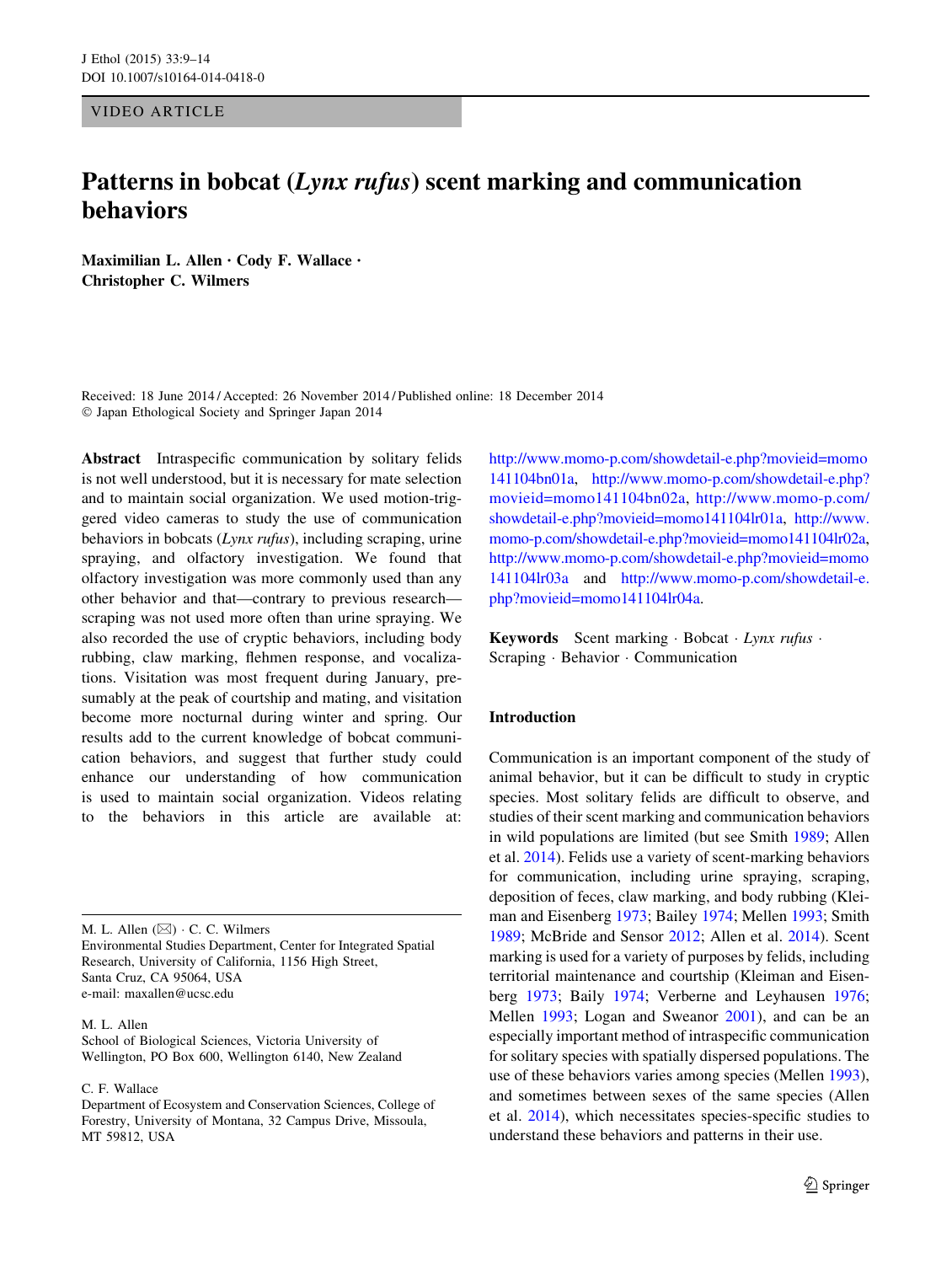Bobcats (Lynx rufus) are a small felid that is distributed throughout much of North America (Larivière and Walton [1997\)](#page-5-0). Bobcats are generally solitary, except during courtship and when females are raising young (Bailey [1974;](#page-5-0) Larivière and Walton [1997](#page-5-0)). In California, bobcat courtship and mating occur from December through February and, due to a 63-day gestation period (Larivière and Walton [1997\)](#page-5-0), parturition generally occurs from March through May (Moriarty and Riley [2011\)](#page-5-0). Females raise young for approximately 9 months, and young of the year disperse as the mother prepares to mate (Larivière and Walton [1997\)](#page-5-0). Bobcats have defined territories but often show a large degree of overlap among individuals (Bailey [1974;](#page-5-0) Lovallo and Anderson [1996\)](#page-5-0), and territorial maintenance is thought to be one of the main uses of intraspecific scent marking.

Very little research has been done on communication behaviors in bobcats (but see Bailey [1974](#page-5-0); Wassmer et al. [1988\)](#page-5-0), but studies of communication behaviors can inform about seasonal activity patterns and other aspects of natural history, and can also be used to census populations. Scent marking is thought to be primarily used by adult bobcats (Bailey [1974](#page-5-0)), although juveniles begin exhibiting scent marking behaviors at 5 months of age (Wassmer et al. [1988\)](#page-5-0). The most common form of scent marking is thought to be scraping (Wassmer et al. [1988\)](#page-5-0), while urine spraying, deposition of feces, and anal gland secretions are also used (Bailey [1974](#page-5-0); Wassmer et al. [1988\)](#page-5-0). Other solitary felids exhibit many of the same communication behaviors, including olfactory investigation and flehmen response to investigate olfactory cues, use cheek rubbing, body rubbing, and claw marking for scent deposition, and use vocal cues to attract mates (Verberne and Leyhausen [1976](#page-5-0); Mellen [1993\)](#page-5-0). Although bobcats have not been observed using many of these behaviors (e.g., flehmen response, cheek rubbing, body rubbing, claw marking, and vocalizations), it is reasonable to assume they may exhibit each of these behaviors. Bailey [\(1974](#page-5-0)) reported no temporal pattern in visitation to scent marking areas or deposition of scat, although Wassmer et al. ([1988\)](#page-5-0) found that bobcats scent mark more frequently during the courtship season.

We used a novel technology, motion-triggered video cameras, to document bobcat activity and behaviors in areas used for scent marking by multiple carnivores. The use of motion-triggered video cameras allowed recording, direct observation, and analysis of bobcat communication behaviors, allowing us to test hypotheses and compare results to previous studies. We hypothesized that courtship and mating would have an important influence on visitation and behaviors (e.g., Bailey [1974](#page-5-0); Wassmer et al. [1988\)](#page-5-0), and we therefore expected visitation to be most frequent and duration of visit to be longest during winter. We also hypothesized that visitation in most seasons would occur in nocturnal or crepuscular hours when bobcats are active, but that during winter bobcats would visit throughout the day in order to find prospective mates. Based on Bailey [\(1974](#page-5-0)), we hypothesized that scraping and urine spraying would be the most frequently used scent marking behaviors, and that, based on Wassmer et al. [\(1988](#page-5-0)), scraping would be used more frequently than urine spraying. We also hypothesized that, because these areas are used for communication, olfactory investigation would be used in the same proportion as scent-marking behaviors.

## Materials and methods

### Study area

Our study included approximately  $1,700 \text{ km}^2$  in the Santa Cruz Mountains of California (Fig. [1](#page-2-0)). The study area is bounded by the Pacific Ocean to the west, the cities of San Francisco and San Jose to the north, and Highway 101 to the east; an additional major highway (Highway 17) bisects the study area. Elevation ranged from sea level to 1,155 m, and the climate is best described as mild Mediterranean. Historical average daily high temperatures range from 15.5 to 24.4  $\degree$ C and average daily low temperatures range from 3.9 to 11.1 °C. The annual rainfall varies from 58 to 121 cm, the majority of which occurred from November to April (Wilmers et al. [2013](#page-5-0)).

## Field methods

Between May 2011 and July 2013, we used motion-triggered video cameras with infrared flash (Bushnell TrophyCam, Overland Park, KS, USA) to monitor the behaviors of species at 48 scent-marking areas called "community scrapes" (see Allen et al. [2014](#page-5-0)). Community scrapes are areas used for communication by the carnivore guild, which in our study area included pumas (Puma concolor), bobcats, coyotes (Canis latrans), gray foxes (Urocyon cinereoargenteus), striped skunks (Mephitis mephitis), and raccoons (Procyon lotor). We programmed cameras to record a 60-s video recorded at each trigger with a 1-s delay before becoming active again. During visits by bobcats, we recorded the duration of each visit and the occurrence of a variety of investigation and scentmarking behaviors (Table [1\)](#page-2-0).

### Statistical analyses

We used program R version 3.0.0 (R Core Team [2013](#page-5-0)) for all statistical analyses and, following R guidelines, we cited any associated packages used in analyses. In each analysis, we considered  $p \leq 0.05$  significant.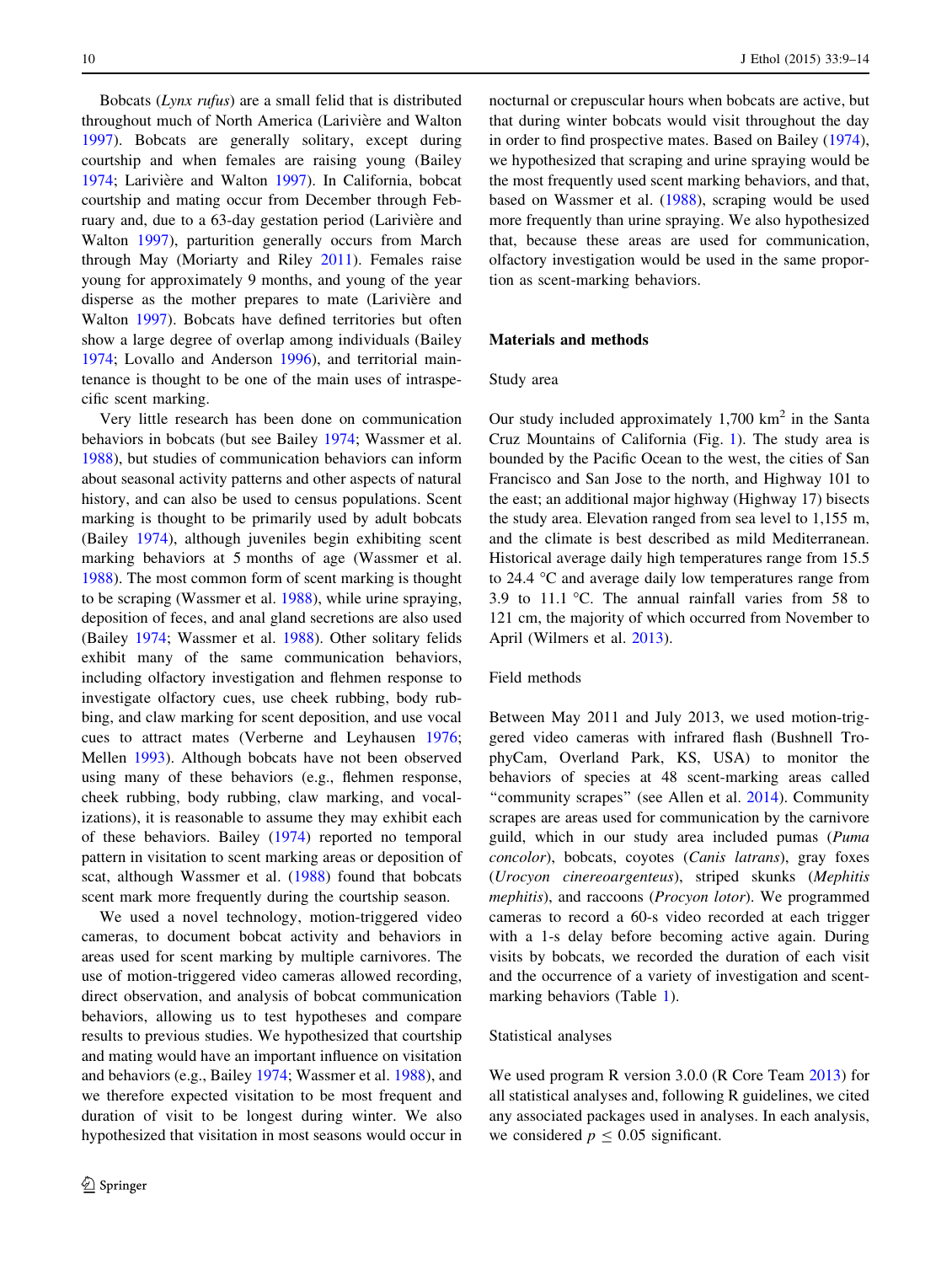<span id="page-2-0"></span>

Fig. 1 A map of the study area, which included areas in the counties of Santa Cruz, San Mateo, and Santa Clara in California. The study area is outlined by the thick black line, within the greater context of

major highways, and the cities of Santa Cruz and San Jose, and the location of each community scrape area monitored is noted

|  | Table 1 Descriptions of behaviors exhibited by bobcats at community scrape areas |  |  |  |  |  |  |
|--|----------------------------------------------------------------------------------|--|--|--|--|--|--|
|--|----------------------------------------------------------------------------------|--|--|--|--|--|--|

| Behavior                | Description of action                                                                                                                                                                                        | Occurrence $(\% )$ | Corresponding video |
|-------------------------|--------------------------------------------------------------------------------------------------------------------------------------------------------------------------------------------------------------|--------------------|---------------------|
| Body rubbing            | The bobcat rubbed its cheek or shoulder on the ground or an object, or rolled<br>back and forth on the ground. http://www.momo-p.com/showdetail-e.<br>php?movieid=momo141104bn01a                            | 0.4                |                     |
| Claw marking            | The bobcat marked a standing or downed tree by scratching with its claws.<br>http://www.momo-p.com/showdetail-e.php?movieid=momo141104bn02a                                                                  | 0.2                | 2                   |
| Flehmen response        | The bobcat picked up its head and curled back its upper lip, and used its<br>vomeronasal organ to investigate a signal or cue. http://www.momo-p.com/<br>showdetail-e.php?movieid=momo141104lr01a            | 0.4                | 3                   |
| Olfactory investigation | The bobcat used its olfactory sense to investigate cues and signals, noted by<br>the bobcat's nose within 15 cm of a scrape or other cue. http://www.momo-<br>p.com/showdetail-e.php?movieid=momo141104lr02a | 38.5               | 4                   |
| Scraping                | The bobcat scraped in substrate with their hind feet and then sometimes<br>urinated and/or defecated on the scraped mound of material. http://www.<br>momo-p.com/showdetail-e.php?movieid=momo141104lr03a    | 13.3               | 5                   |
| Urine spraying          | The bobcat squatted or backed up against an object or the ground and<br>urinated.http://www.momo-p.com/showdetail-e.php?movieid=<br>momo141104lr04a                                                          | 11.7               | 6                   |
| Vocalizations           | The bobcat exhibited use of any vocalization                                                                                                                                                                 | 0.2                |                     |

The percentage of visits in which each behavior was exhibited is noted, and videos of each behavior are available in the Appendix, and are labeled by number

We tested for seasonal variation in bobcat visitation behaviors using calendar seasons (winter, spring, summer, and autumn). For these analyses we used the 24 community scrapes that we monitored for at least 1 year. We first modeled visitation in a generalized linear model with a Poisson link, using the number of visits as our dependent variable and season as our predictor variable. Second, we modeled the duration of visit in a generalized linear model with a Poisson link, using duration of visit as our dependent variable and season as our predictor variable. Third, we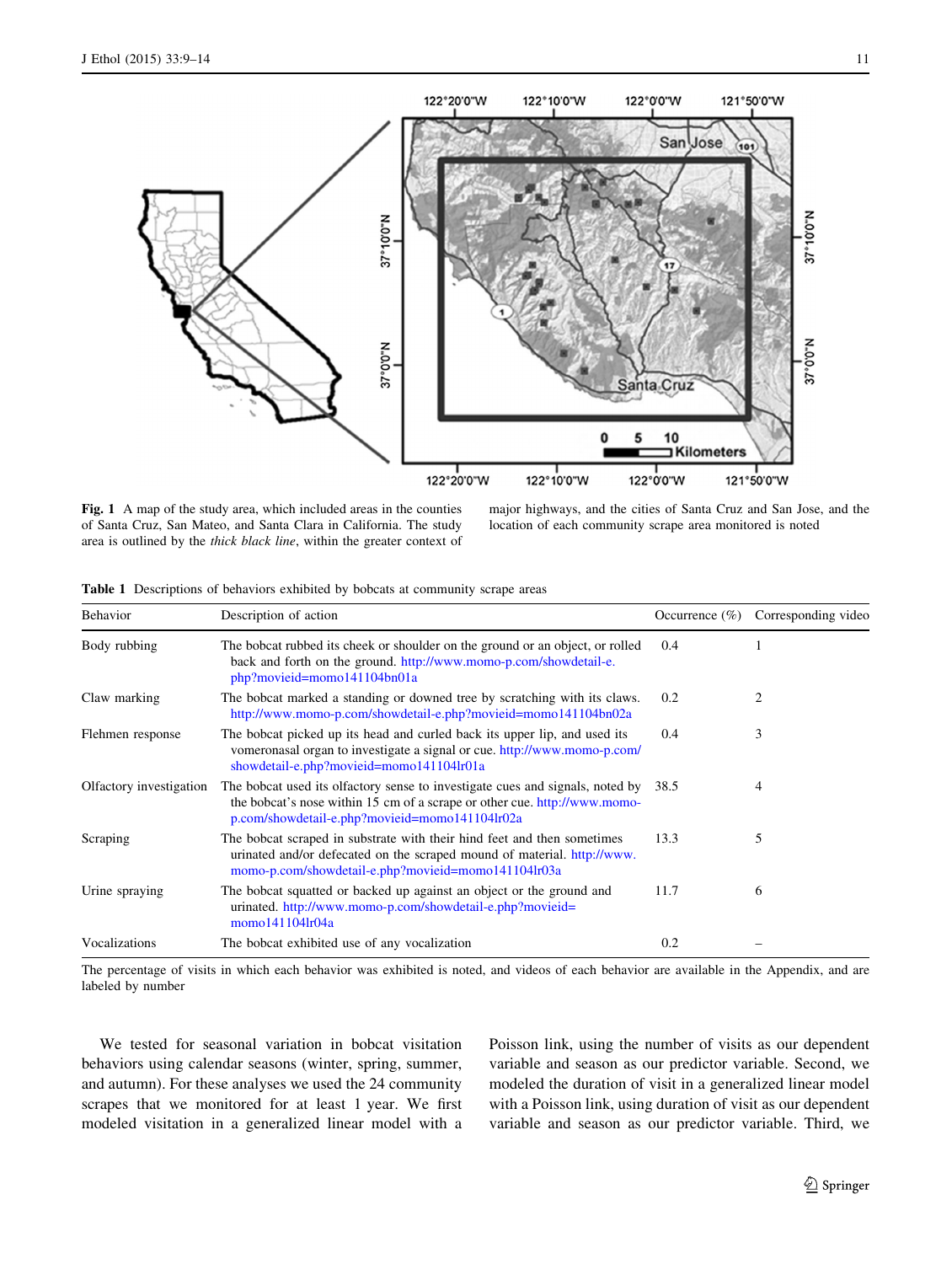<span id="page-3-0"></span>analyzed the frequency of visitation in different time periods (10:00 pm–1:59 am, 2:00 am–5:59 am, 6:00 am–9:59 am, 10 am–1:59 pm, 2:00 pm–5:59 pm, 6:00 pm–9:59 pm) using a 2  $\times$  6 chi-square test (Sokal and Rohlf [1987](#page-5-0)).

Next, we determined if bobcats varied in the frequency they used communication behaviors, or if the frequency of use of behaviors varied among seasons. First, we analyzed each behavior against every other behavior using  $2 \times 2$ chi-square tests (Sokal and Rohlf [1987\)](#page-5-0). We then calculated post hoc effect sizes for behaviors with significant statistical differences by calculating  $\varphi$  coefficients (Yule [1912\)](#page-5-0) using the vcd package (Meyer et al. [2013](#page-5-0)), and we considered scores of 0.10 to be small effects, 0.30 to be medium effects, and 0.50 to be large effects (Cohen [1992](#page-5-0)). Second, we analyzed the frequency of each behavior among different seasons using a  $2 \times 4$  chi-square test (Sokal and Rohlf [1987](#page-5-0)).

## Results

We recorded 496 visits by bobcats. Visitation occurred throughout the year, with a peak in January, but visitation did not vary among seasons  $(df = 3, 205, F = 0.17,$  $p = 0.9150$  (Fig. 2). The duration of visitation had a mean of 18.7 ( $\pm$ 1.4 SE) seconds, and did not vary among seasons  $(df = 3, 205, F = 0.28, p = 0.8378)$ . Visitation by time of day varied among seasons  $(df = 5, 204, \chi^2 = 33.06,$  $p\lt 0.0001$ ; with visitation in winter and spring being more frequent during nocturnal time periods while visits in summer and autumn were more evenly distributed among all time periods (Fig. 3).

Olfactory investigation was exhibited during 38.5 % of visits (Table [1,](#page-2-0) [http://www.momo-p.com/showdetail-e.](http://www.momo-p.com/showdetail-e.php?movieid=momo141104lr02a)



Fig. 2 Mean number of visits to each community scrape during each month of year. We used the first year of monitoring for the 24 areas that we monitored continuously for at least an entire year

 $php?movieid=momo141104lr02a)$  $php?movieid=momo141104lr02a)$ , and was more frequently displayed than scraping ( $\chi^2 = 80.75$ ,  $p < 0.0001$ ,  $\phi =$ 0.29), urine spraying ( $\chi^2 = 93.4$ ,  $p < 0.0001$ ,  $\phi = 0.31$ ), body rubbing ( $\chi^2 = 227.4$ ,  $p < 0.0001$ ,  $\phi = 0.48$ ), flehmen response ( $\chi^2 = 227.4, p < 0.0001, \phi = 0.48$ ), vocalizations  $(\chi^2 = 230.7, p < 0.0001, \phi = 0.49)$ , or claw marking  $(\chi^2 = 230.7, p < 0.0001, \phi = 0.49)$ . Scraping was exhibited during 13.3 % of visits (Table [1](#page-2-0),[http://www.momo-p.](http://www.momo-p.com/showdetail-e.php?movieid=momo141104lr03a) [com/showdetail-e.php?movieid=momo141104lr03a\)](http://www.momo-p.com/showdetail-e.php?movieid=momo141104lr03a), and was more frequently displayed than body rubbing ( $\chi^2$  = 80.7,  $p < 0.0001$ ,  $\phi = 0.26$ ), flehmen response ( $\chi^2 = 80.7$ ,  $p < 0.0001$ ,  $\phi = 0.26$ ), vocalizations ( $\chi^2 = 87.1$ ,  $p <$ 0.0001,  $\phi = 0.27$ ), or claw marking ( $\chi^2 = 87.1, p < 0.0001$ ,  $\phi = 0.26$ ). Scraping was not significantly different than urine spraying ( $\chi^2 = 0.5$ ,  $p = 0.5016$ ). When exhibiting scraping behavior, bobcats created 1 scrape at 93.9 % of visits and 2 scrapes during the other 6.1 % of visits. Urine spraying was exhibited during 11.7 % of visits (Table [1,](#page-2-0) [http://www.momo-p.com/showdetail-e.php?movieid=momo](http://www.momo-p.com/showdetail-e.php?movieid=momo141104lr04a) [141104lr04a\)](http://www.momo-p.com/showdetail-e.php?movieid=momo141104lr04a), and was more frequently displayed than body rubbing ( $\chi^2 = 53.7$ ,  $p < 0.0001$ ,  $\phi = 0.24$ ), flehmen response ( $\chi^2 = 53.7, p < 0.0001, \phi = 0.24$ ), vocalizations  $(\chi^2 = 56.5, p < 0.0001, \phi = 0.25)$ , or claw marking  $(\gamma^2 = 56.5, p < 0.0001, \phi = 0.24)$ . Neither scraping nor urine spraying varied significantly among seasons, although post hoc power analyses revealed that we did not have a large enough sample size to achieve statistical significance. There were no significant differences in the display of body rubbing (0.4 % of visits, [http://www.momo-p.com/showdetail-e.](http://www.momo-p.com/showdetail-e.php?movieid=momo141104bn01a) [php?movieid=momo141104bn01a](http://www.momo-p.com/showdetail-e.php?movieid=momo141104bn01a)), flehmen response (0.4 % of visits, [http://www.momo-p.com/showdetail-e.php?movieid=](http://www.momo-p.com/showdetail-e.php?movieid=momo141104lr01a) [momo141104lr01a\)](http://www.momo-p.com/showdetail-e.php?movieid=momo141104lr01a), vocalizations  $(0.2 \% \text{ of visits})$ , or claw marking (0.2 % of visits, [http://www.momo-p.com/showdetail](http://www.momo-p.com/showdetail-e.php?movieid=momo141104bn02a)[e.php?movieid=momo141104bn02a\)](http://www.momo-p.com/showdetail-e.php?movieid=momo141104bn02a) (Table [1](#page-2-0)).



Fig. 3 Temporal visitation of bobcats by time period for each season. The day was broken into 4-h time periods, and visitation for each period is noted for the combinations of winter & spring and summer & autumn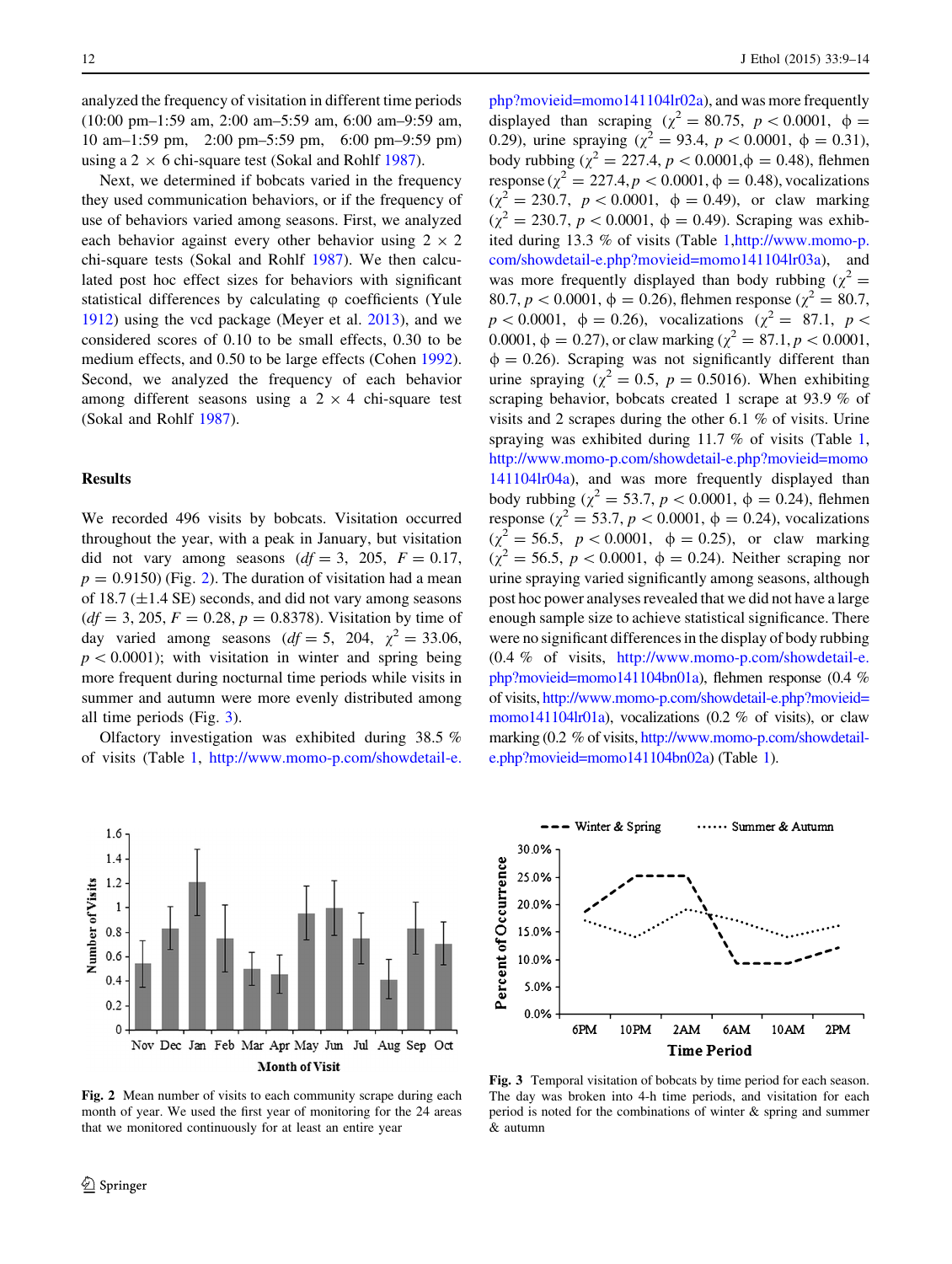### **Discussion**

We documented that bobcats use a variety of behaviors for communication, and the use of video cameras allowed us to document that they occurred in different proportions than we expected. In contrast to previous studies (e.g., Wassmer et al. [1988\)](#page-5-0), we found that scraping and urine spraying did not vary in their proportions of use. The physical scrapes created by felids are often the most obvious signs they leave on the landscape (Logan and Sweanor [2001](#page-5-0); Allen et al. [2014\)](#page-5-0), and this may have led to Wassmer et al. ([1988\)](#page-5-0) overestimating the occurrence of scraping in comparison to urine spraying, as urine spraying can be difficult to document in the field. Our monitoring of community scrapes may have overestimated scraping as well, as our observations from following individual bobcats suggest that urine spraying is more frequently used than scraping (Allen, unpublished data), suggesting there may be different uses for the two behaviors. Pumas, which do not use urine spraying, employ the physical scrape as a visual cue and use the accompanying urine to convey the signal (Allen et al. [2014\)](#page-5-0). Alternatively, there may be specific objects bobcats prefer to spray urine on, and they may exhibit scraping behavior in the absence of these objects, or there may be a cue that triggers either scraping or urine-spraying behavior. We have also observed bobcats spraying urine on objects while traveling, and our documentation of communication behaviors at community scrapes may have underestimated their use of urine spraying in comparison to scraping behavior.

We found that olfactory investigation was more frequently used than other communication behaviors, but flehmen response was rarely used (0.4 % of visits). Olfactory investigation was used in 38.5 % of visits, more than scraping or urine spraying combined  $(25.0 \%)$ , suggesting that bobcats more frequently investigate than create scent. This suggests that territoriality may be based on familiarity with neighbors and less on exhibiting dominance through scent marking. Flehmen response was recorded on two occasions (0.4 % of visits), one of which was accompanied by the only vocalization we recorded, suggesting that bobcats display flehmen response behavior less frequently than other felids (Mellen [1993;](#page-5-0) Allen et al. [2014\)](#page-5-0). Many carnivores use community scrapes, including pumas and coyotes that could injure or kill a bobcat, and bobcats may be spending a portion of their time using olfactory investigation for cues from other species as well as conspecifics.

We also documented the use of cryptic behaviors that were infrequently used, including body rubbing (0.4 % of visits) and claw marking (0.2 % of visits). Both cases of body rubbing were rolling behavior, where the bobcat rolled back and forth on the ground, and occurred at the same community scrape 8 days apart. Body rubbing in felids is generally used for the deposition of scent from the sebaceous gland (McBride and Sensor [2012](#page-5-0)), while claw marking is used by other felids as a visual sign that is investigated by other individuals (McBride and McBride [2010](#page-5-0)). Though both body rubbing and claw marking are used less frequently than scraping or urine spraying, they may also be used in specific instances and areas other than community scrapes, and hence may be used more frequently than we recorded. For example, female bobcats change their patterns of scent marking and scat deposition around natal dens (Bailey [1974;](#page-5-0) Wassmer et al. [1988](#page-5-0)), and because claw marking is used as a more permanent visual cue than scent marking (McBride and McBride [2010\)](#page-5-0), it may be used in areas of more permanent residence. A combination of different cues are often used in mate selection (Candolin [2003\)](#page-5-0), and the use and functions of these and other cryptic behaviors by bobcats is an area in need of further research.

We did not find as much support for seasonality influencing visitation and behaviors as we expected. Visitation was most frequent in January, which is likely the peak of courtship and mating (Larivière and Walton [1997](#page-5-0)), but visitation in winter did not vary significantly from other seasons. The lack of statistical significance may be due to our relatively low sample size rather than a biological difference. The timing of visitation did vary among seasons, but not as we hypothesized, as bobcats were more nocturnal in visits during winter and spring, and visits in summer and autumn occurred regularly in all time periods (Fig. [3\)](#page-3-0). From a female perspective, this may be advanced preparation for giving birth, or females hunting predominately during the night when they have neonatal young. From the male perspective, it may be related to territorial behavior. For example, the killing of unfamiliar cubs and unreceptive females by males is a common form of mortality in many felids (Logan and Sweanor [2001;](#page-5-0) Balme and Hunter [2013](#page-5-0)), and perhaps male bobcats are actively protecting their territories and females they mated with during the spring from competing males. Our study was also based on community scrapes that are used by multiple carnivores, and this could have affected visitation and behaviors, with bobcats becoming more nocturnal to avoid interactions with dominant carnivores.

The use of motion-triggered cameras to document bobcats at community scrapes allowed us to advance our understanding of communication behaviors in bobcats. The main drawback of our study was not having marked individuals with known sex or identity. For example, in some felids, females do not regularly mark with urine except when in estrus (Verberne and Leyhausen [1976](#page-5-0)), and the bobcats we observed scent marking throughout the year may have only been males. Nevertheless, our results